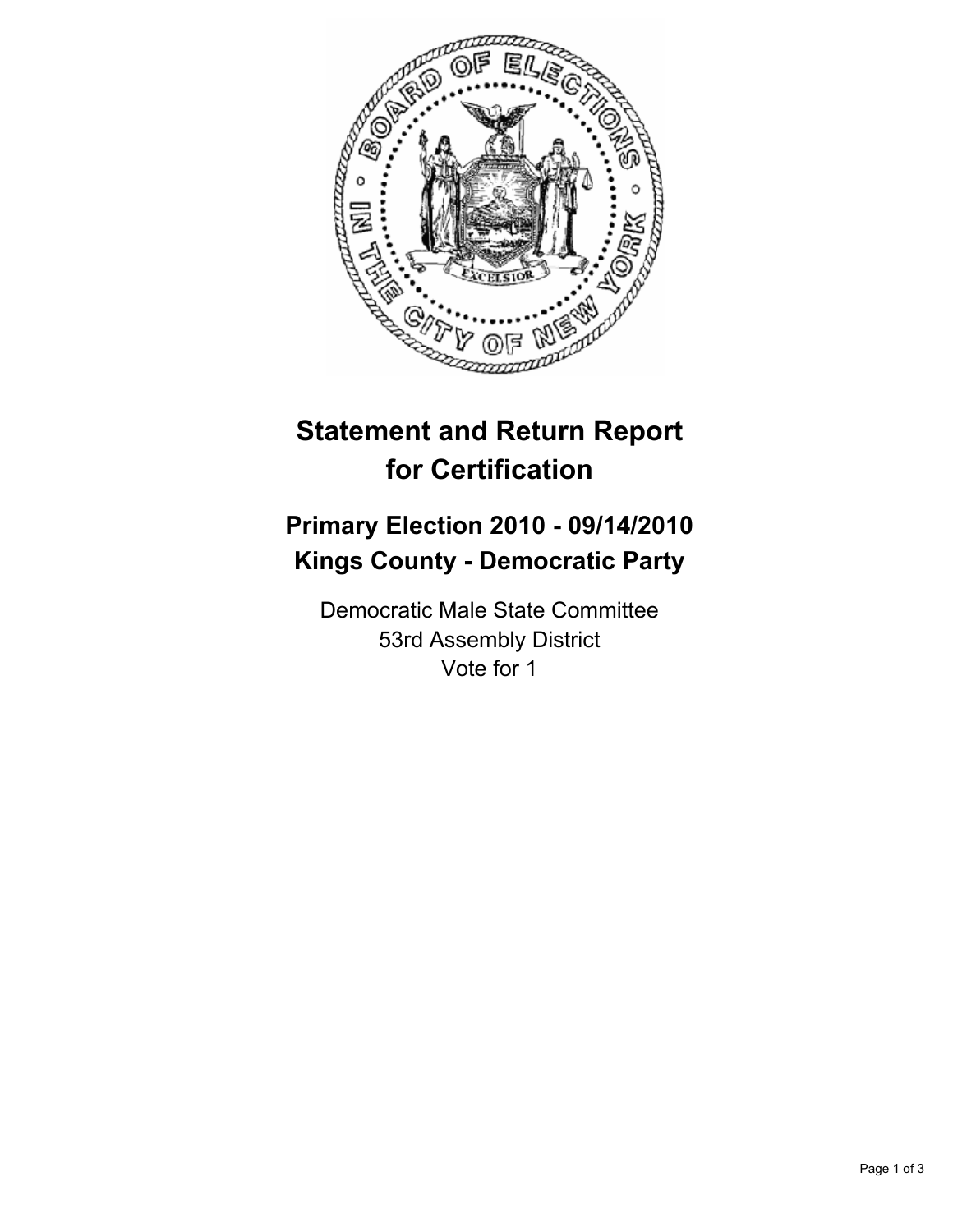

## **Assembly District 53**

| <b>Total Votes</b>         | 6,010        |
|----------------------------|--------------|
| STEVE GERBERICH (WRITE-IN) | $\mathbf{1}$ |
| SONIA M ROSA (WRITE-IN)    | 1            |
| SEAN COFFY (WRITE-IN)      | 1            |
| LINCOLN RESTLER (WRITE-IN) | 2            |
| LINCOLN RESTCEN (WRITE-IN) | 2            |
| JOSEPH LENTOL (WRITE-IN)   | 1            |
| ESTEVAN DURAN (WRITE-IN)   | 1            |
| DANIEL P JARGER (WRITE-IN) | 1            |
| ALAN STEWART (WRITE-IN)    | 1            |
| VITO J LOPEZ               | 4,335        |
| <b>ESTEBAN D DURAN</b>     | 1,664        |
| <b>AFFIDAVIT</b>           | 99           |
| ABSENTEE/MILITARY          | 73           |
| <b>EMERGENCY</b>           | 23           |
| PUBLIC COUNTER             | 6,130        |